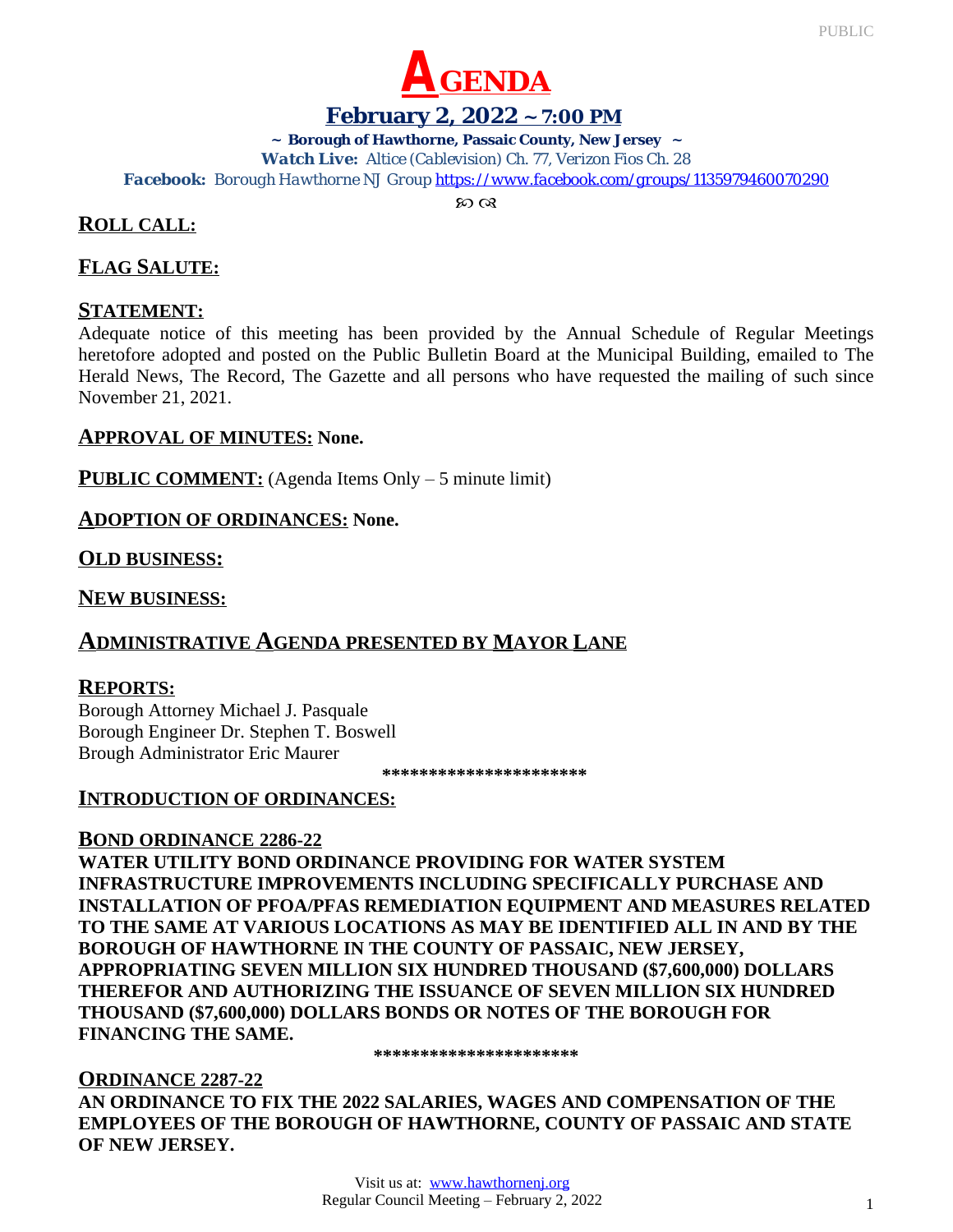# **RESOLUTIONS:**

### **CONSENT AGENDA:**

**R 33-22** Road Program 2021 Change Order No. 2

**\*\*\*\*\*\*\*\*\*\*\*\*\*\*\*\*\*\*\*\*\*\***

# **REPORTS OF SPECIAL COUNCIL COMMITTEES**

### **CORRESPONDENCE:**

**C-1** Zoning Board of Adjustments 2021 Annual Report

**BILLS**:

## **PUBLIC COMMENT:**

## **ADJOURNMENT:**

# **THE NEXT COUNCIL MEETING IS WEDNESDAY, FEBRUARY 16, 2022 AT 7 PM**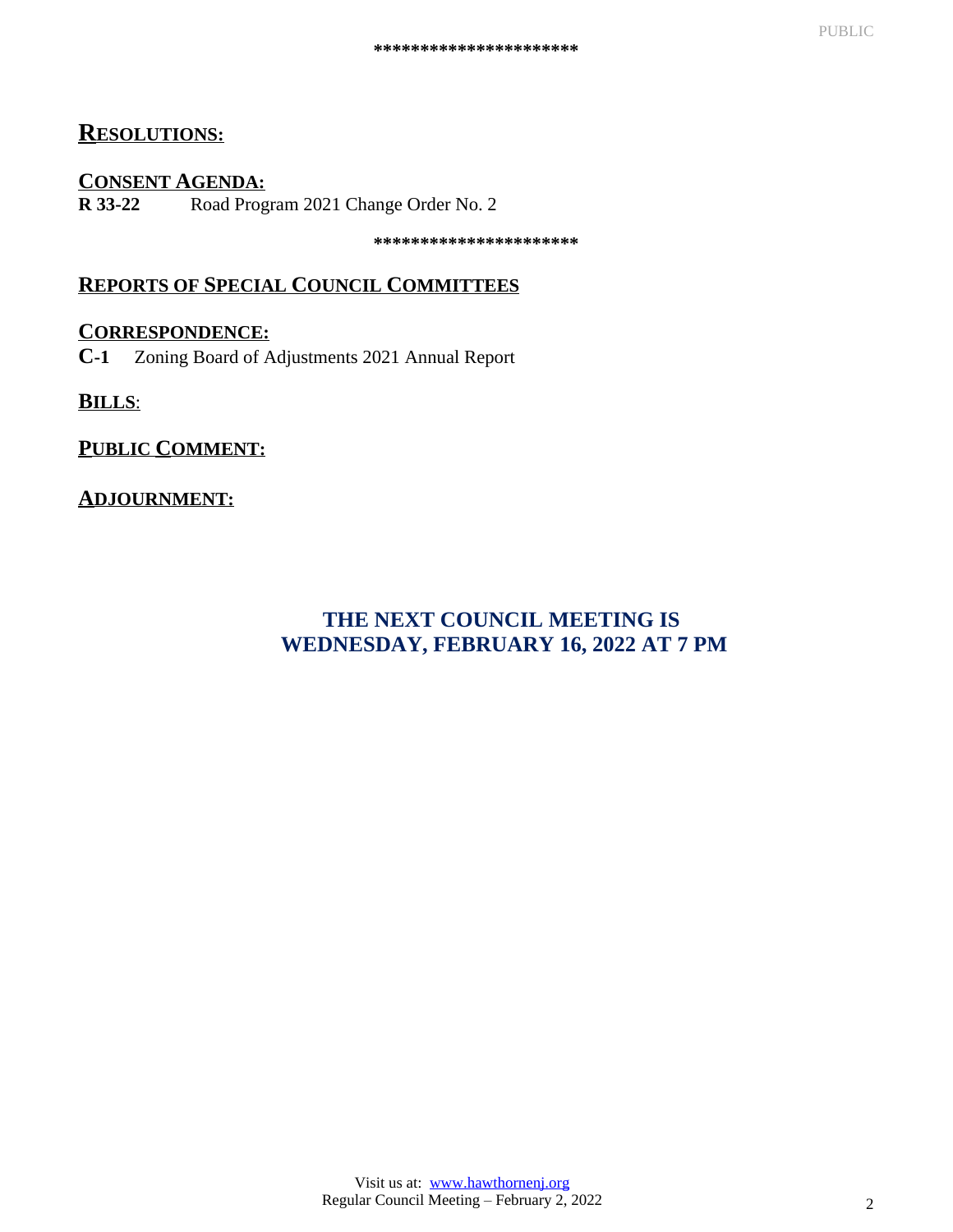### **WATER UTILITY BOND ORDINANCE NO. 2286-22**

**WATER UTILITY BOND ORDINANCE PROVIDING FOR WATER SYSTEM INFRASTRUCTURE IMPROVEMENTS INCLUDING SPECIFICALLY PURCHASE AND INSTALLATION OF PFOA/PFAS REMEDIATION EQUIPMENT AND MEASURES RELATED TO THE SAME AT VARIOUS LOCATIONS AS MAY BE IDENTIFIED ALL IN AND BY THE BOROUGH OF HAWTHORNE IN THE COUNTY OF PASSAIC, NEW JERSEY, APPROPRIATING SEVEN MILLION SIX HUNDRED THOUSAND (\$7,600,000) DOLLARS THEREFOR AND AUTHORIZING THE ISSUANCE OF SEVEN MILLION SIX HUNDRED THOUSAND (\$7,600,000) DOLLARS BONDS OR NOTES OF THE BOROUGH FOR FINANCING THE SAME.**

The Municipal Council of the Borough of Hawthorne, in the County of Passaic, New Jersey (not less than two-thirds of all members thereof affirmatively concurring), do hereby ORDAIN as follows:

Section l. The improvement described in Section 3 of this Bond Ordinance is hereby authorized as a water capital improvement to be made or acquired by the Borough of Hawthorne, in the County of Passaic, New Jersey. For the said improvement or purpose stated in Section 3, there is hereby appropriated the sum of \$7,600,000.00 said sum being inclusive of all appropriations heretofore made therefor without requirement that any sum be set forth as down payment as the purposes are selfliquidating Water Capital Improvements to be paid by the Borough of Hawthorne Water Department through self-liquidating revenues.

Section 2. For the financing of said improvement or purpose and the \$7,600,000 appropriation, negotiable bonds of the Borough are hereby authorized to be issued in the principal amount of \$7,600,000.00 pursuant to the Local Bond Law of New Jersey. In anticipation of the issuance of said bonds and to temporarily finance said improvement or purpose, negotiable notes of the Borough in a principal amount not exceeding \$7,600,000.00 are hereby authorized to be issued pursuant to and within the limitations prescribed by said Law. To the extent made available to the Borough of Hawthorne for such purpose, Federal or State grants, loans or other available funds, including, but not limited to, New Jersey Infrastructure Bank funds, may be utilized, in whole or in part, to off-set all or a portion of the bonds or notes authorized hereunder.

 Section 3. (a) The improvements hereby authorized and the purpose for the financing of which said obligations are to be issued by the Borough of Hawthorne is for the making of the following specified improvements:

Water system infrastructure improvements including specifically the purchase and installation of equipment or materials for the remediation of PFOA/PFAS infiltration in the potable water system at various locations throughout the Borough.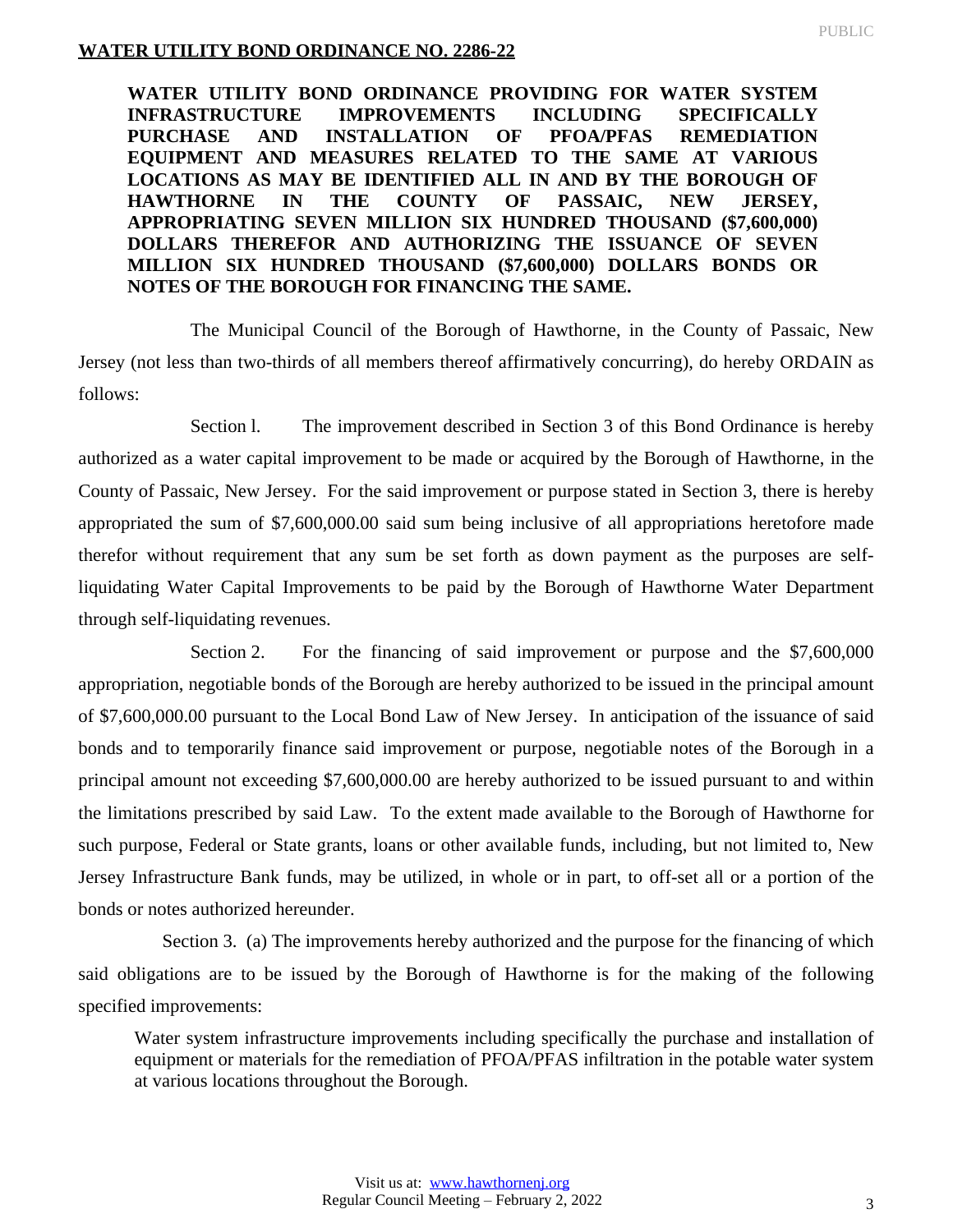(b) The estimated maximum amount of bonds or notes to be issued for said purpose is \$7,600,000.00.

(c) The estimated cost of said purpose is \$7,600,000.00, with no sum to be paid by way of down payment as the purpose is self liquidating.

Section 4. The following additional matters are hereby determined, declared, recited and stated:

(a) The said purpose described in Section 3 of this Bond Ordinance is not a current expense and is a property or improvement which the Borough may lawfully acquire or make as a water capital improvement.

(b) The period of usefulness of said purpose within the limitations of said Local Bond Law, and according to the reasonable life thereof computed from the date of the said bonds authorized by this Bond Ordinance is forty (40) years.

(c) The supplemental debt statement required by said Law has been duly made and filed in the office of the Borough Clerk and a complete executed duplicate thereof has been filed in the office of the Director of the Division of Local Finance in the Department of Community Affairs of the State of New Jersey, and such statement shows that the gross debt of the Borough as defined in said Law is increased by the authorization of the bonds and notes provided for in this Bond Ordinance by \$7,600,000.00, but that the net debt of the Borough determined as provided in the Local Bond Law is not increased by this Bond Ordinance. The obligations authorized herein will be within all debt limitations prescribed by the Local Bond Law.

(d) An aggregate amount not exceeding \$800,000.00 for items of expense mentioned in and permitted under Section 40A:2-20 of said Law may be included in the foregoing estimate of the cost of said improvement or purpose.

(e) This Bond Ordinance authorizes obligations of the Borough solely for purposes described in N.J.S.A. 40A:2-7(h). The obligations authorized herein are to be issued for purposes that are deemed to be self-liquidating pursuant to N.J.S.A. 40A:2-47(a) and are deductible from the gross debt of the Borough pursuant to N.J.S.A. 40A:2-44(c).

Section 5. All bond anticipation notes issued hereunder shall mature at such times as may be determined by the chief financial officer; provided that no note shall mature later than one year from its date, unless such notes are permitted to mature at such later date in accordance with applicable law. The notes shall bear interest at such rate or rates and be in such form as may be determined by the chief financial officer. The chief financial officer shall determine all matters in connection with notes issued pursuant to this Bond Ordinance, and the chief financial officer's signature upon the notes shall be conclusive evidence as to all such determinations. All notes issued hereunder may be renewed from time to time subject to the provisions of N.J.S.A. 40A:2-8(a). The chief financial officer is hereby authorized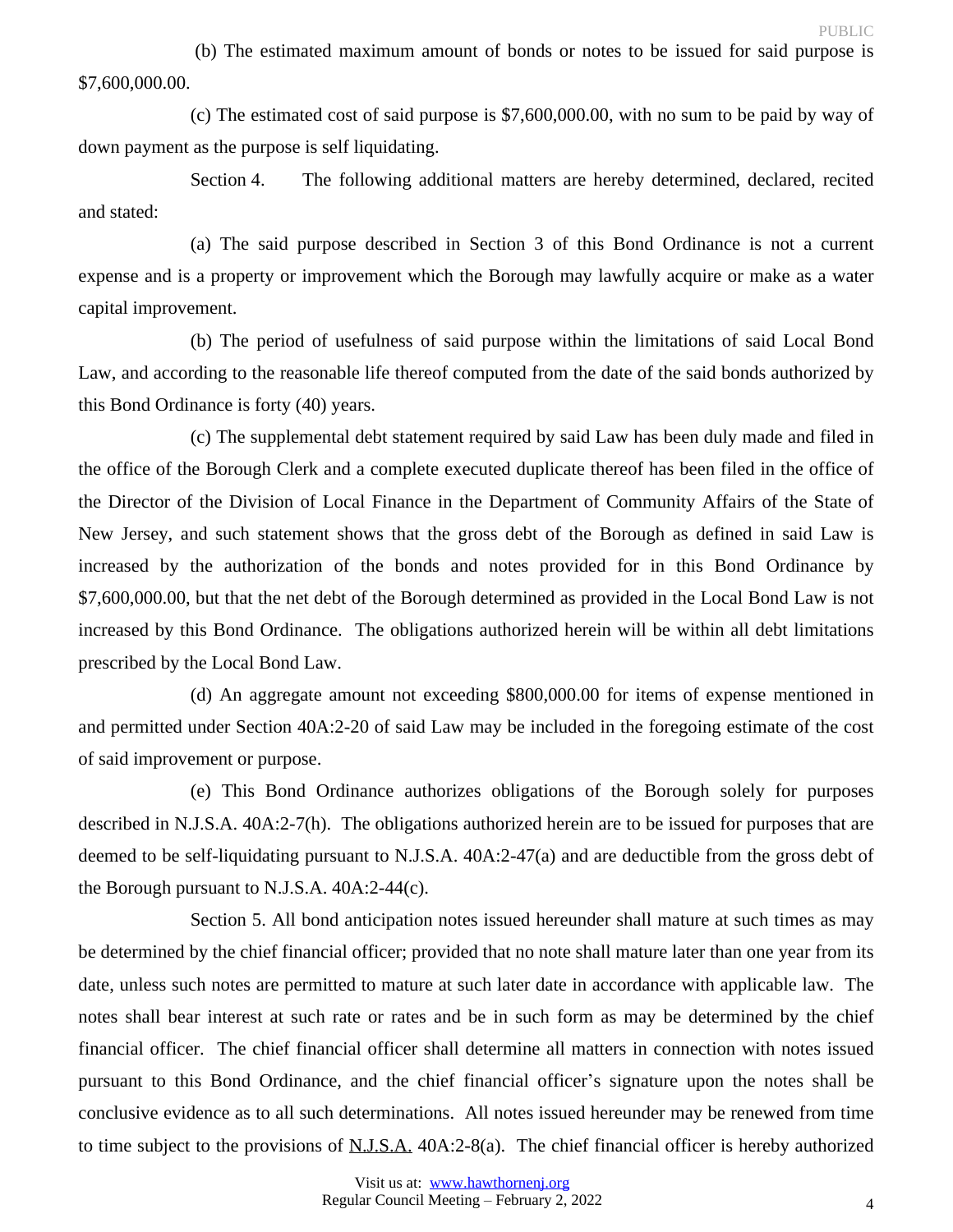to sell part or all of the notes from time to time at public or private sale and to deliver them to the purchasers thereof upon receipt of payment of the purchase price plus accrued interest from their dates to the date of delivery thereof. The chief financial officer is directed to report in writing to the governing body at the meeting next succeeding the date when any sale or delivery of the notes pursuant to this Bond Ordinance is made. Such report must include the amount, the description, the interest rate, and the maturity schedule of the notes sold, the price obtained and the name of the purchaser.

Section 6. The full faith and credit of the Borough are hereby pledged to the punctual payment of the principal of and interest on the said obligations authorized by this Bond Ordinance. Said obligations shall be direct, unlimited obligations of the Borough, and the Borough shall be obligated to levy *ad valorem* taxes upon all the taxable property within the Borough for the payment of said obligations and interest thereon without limitations of rate or amount.

Section 7. The Borough hereby certifies that it has adopted a water capital budget or a temporary water capital budget, as applicable. The water capital budget of the Borough is hereby amended to conform with the provisions of this Bond Ordinance to the extent of any inconsistency herewith. To the extent that the purposes authorized herein are inconsistent with the adopted capital or temporary capital budget, a revised capital or temporary capital budget has been filed with the Division of Local Government Services. Resolutions in the form promulgated by the Local Finance Board showing all detail of the amended capital budget and capital program as approved by the Director, Division of Local Government Services, are on file with the Borough Clerk and are available for public inspection.

Section 8. The Borough hereby declares the intent of the Borough to issue bonds or bond anticipation notes in the amount authorized in Section 2 of this Bond Ordinance and to use the proceeds to pay or reimburse expenditures for the costs of the purposes or improvements described in Section 3 of this Bond Ordinance. This Section 8 is a declaration of intent within the meaning and for purposes of the Treasury Regulations.

Section 9. Any grant moneys received for the purposes or improvements described in Section 3 hereof shall be applied either to direct payment of the cost of the improvements or to payment of the obligations issued pursuant to this Bond Ordinance. The amount of obligations authorized but not issued hereunder shall be reduced to the extent that such funds are so used.

Section 10. The chief financial officer of the Borough is hereby authorized to prepare and to update from time to time as necessary a financial disclosure document to be distributed in connection with the sale of obligations of the Borough and to execute such disclosure document on behalf of the Borough. The chief financial officer is further authorized to enter into the appropriate undertaking to provide secondary market disclosure on behalf of the Borough pursuant to Rule 15c2-12 of the Securities and Exchange Commission (the "Rule") for the benefit of holders and beneficial owners of obligations of the Borough and to amend such undertaking from time to time in connection with any change in law, or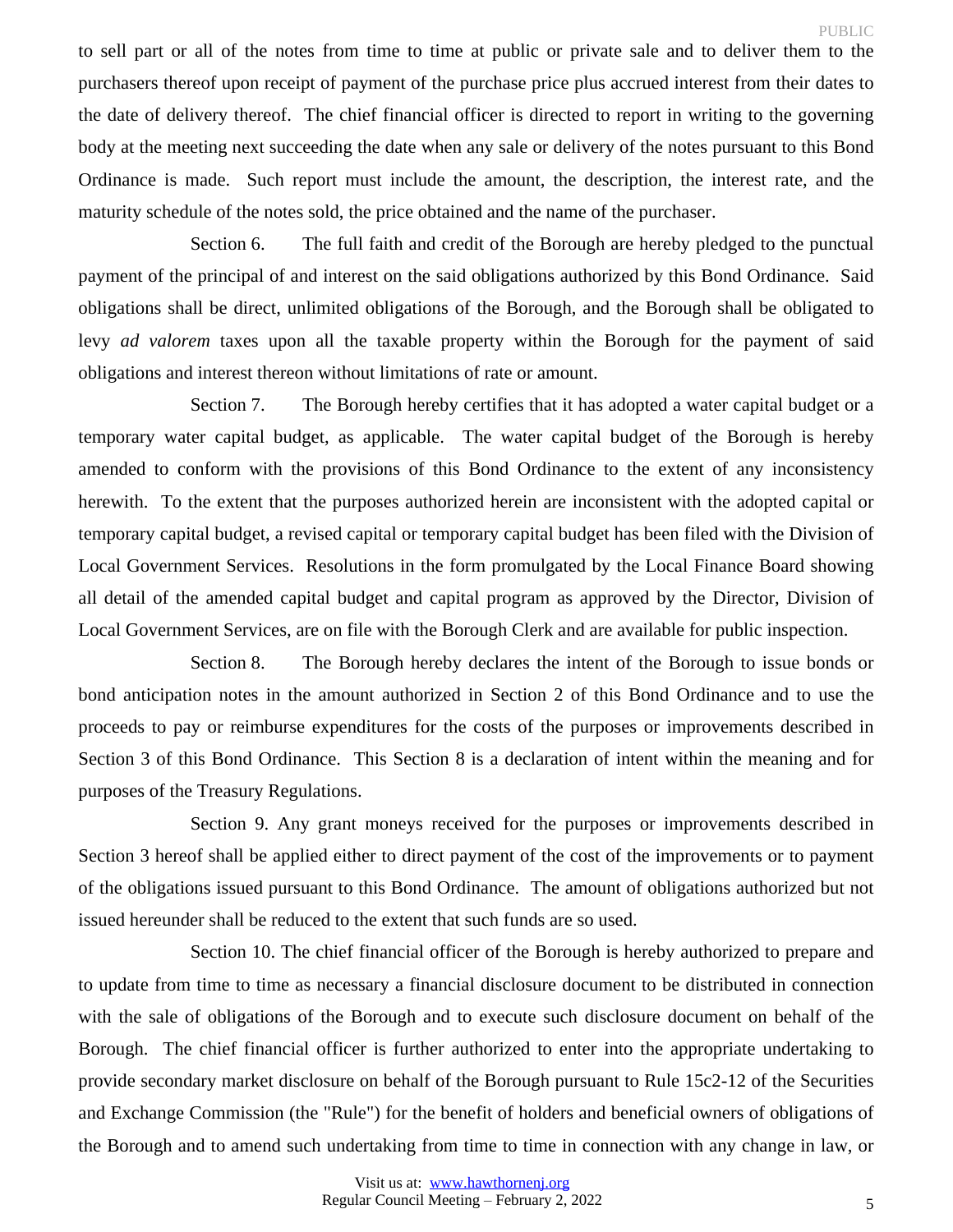interpretation thereof, provided such undertaking is and continues to be, in the opinion of a nationally recognized bond counsel, consistent with the requirements of the Rule. In the event that the Borough fails to comply with its undertaking, the Borough shall not be liable for any monetary damages, and the remedy shall be limited to specific performance of the undertaking

Section 11. This Bond Ordinance shall take effect 20 days after the first publication thereof after final adoption, as provided by said Local Bond Law.

> Frank E. Matthews Council President

Attest: Lori Fernandez, RMC, CMC Borough Clerk

### NOTICE OF PENDING ORDINANCE

The Ordinance published herewith was introduced and passed upon first reading at a meeting of the Municipal Council of the Borough of Hawthorne, in the County of Passaic, New Jersey, held on February 2, 2022. It will be further considered for final passage after public hearing thereon, at a meeting of said Municipal Council to be held in the Municipal Building, 445 Lafayette Avenue, in said Borough on February 16, 2022 at 7:00 p.m., at which time and place all interested members of the public who desire will be given an opportunity to be heard in connection with said Ordinance, and during the week prior to and up to and including the date of such meeting, copies of said Ordinance will be made available at the Borough of Hawthorne website, www.hawthorneni.org and at the Clerk's Office in said Municipal Building during regular business hours at no cost to the members of the general public who shall request the same.